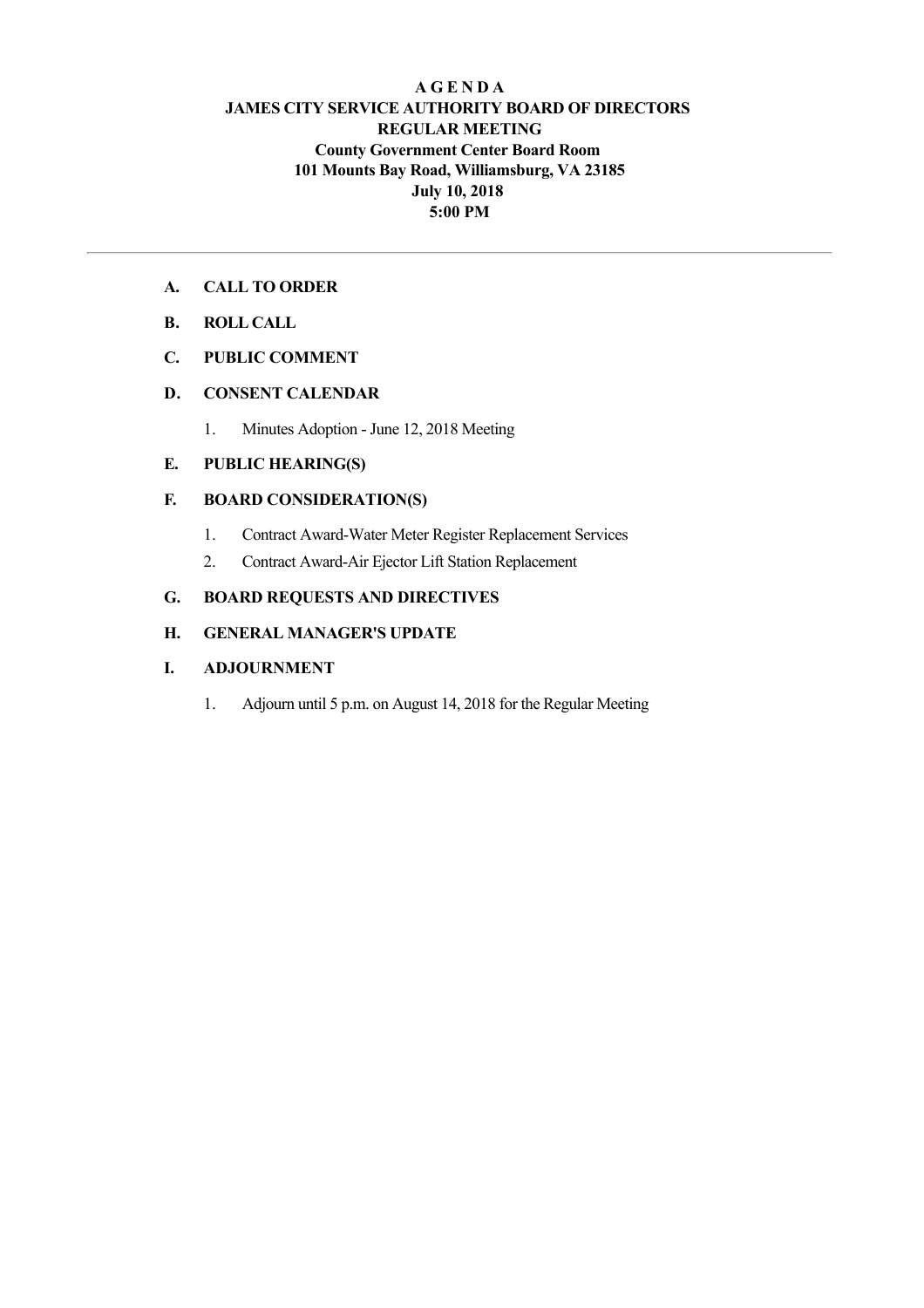## **ITEM SUMMARY**

| DATE:    | 7/10/2018                                |
|----------|------------------------------------------|
| TO:      | The Board of Directors                   |
| FROM:    | Teresa J. Fellows, Deputy Secretary      |
| SUBJECT: | Minutes Adoption - June 12, 2018 Meeting |

## **ATTACHMENTS:**

| Description<br>061218 BOD Minutes<br>D |                 | Type<br><b>Minutes</b> |                        |
|----------------------------------------|-----------------|------------------------|------------------------|
| <b>REVIEWERS:</b>                      |                 |                        |                        |
| Department                             | Reviewer        | Action                 | Date                   |
| <b>Board Secretary</b>                 | Fellows, Teresa | Approved               | $6/29/2018 - 10:23$ AM |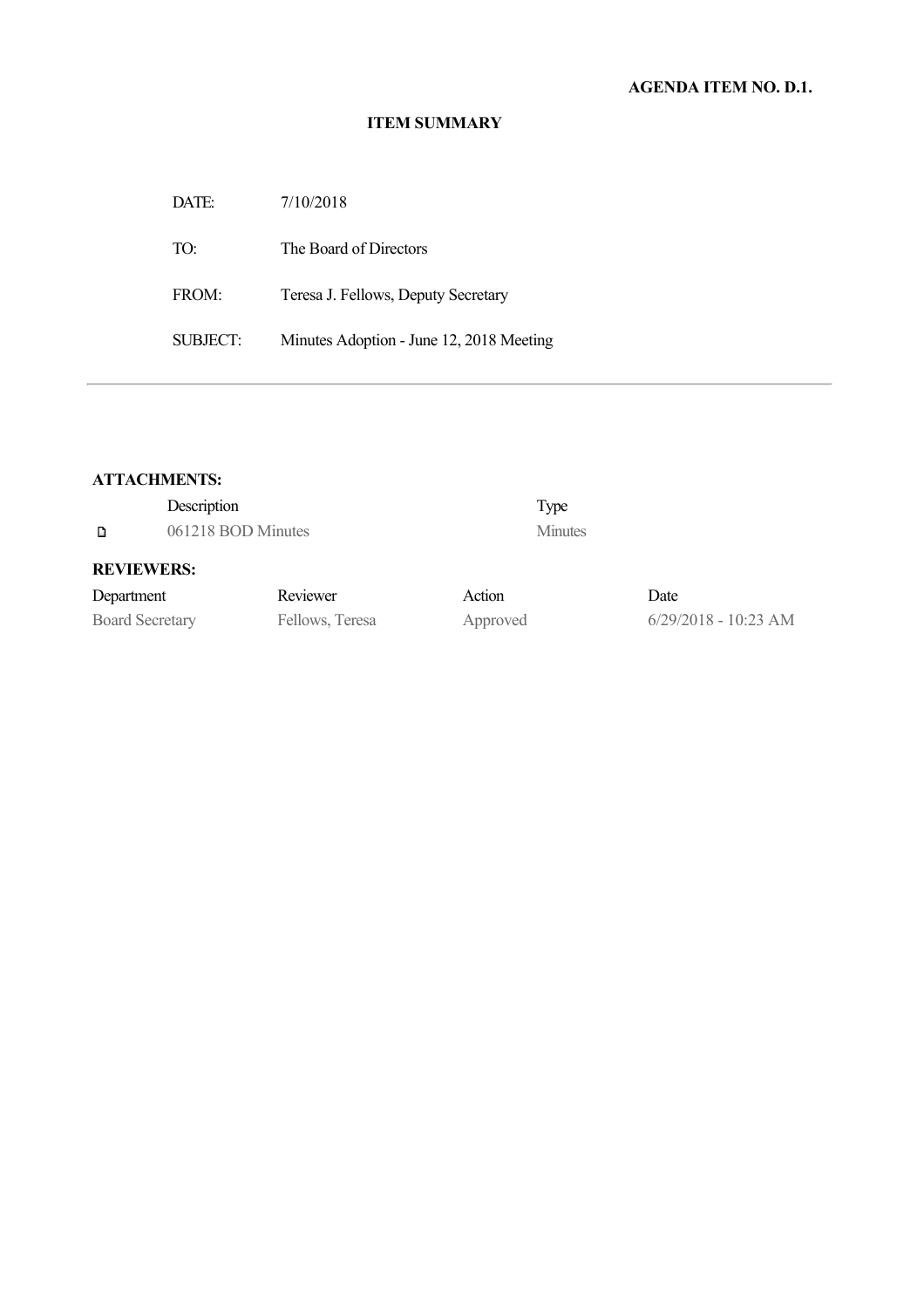## **M I N U T E S JAMES CITY SERVICE AUTHORITY BOARD OF DIRECTORS REGULAR MEETING County Government Center Board Room 101 Mounts Bay Road, Williamsburg, VA 23185 June 12, 2018 5:00 PM**

## **A. CALL TO ORDER**

#### **B. ROLL CALL**

Michael J. Hipple, Vice Chairman, Powhatan District John J. McGlennon, Roberts District James O. Icenhour, Jr., Jamestown District Ruth M. Larson, Berkeley District P. Sue Sadler, Chairman, Stonehouse District

William C. Porter, Secretary to the Board Adam R. Kinsman, County Attorney M. Douglas Powell, General Manager, James City County Service Authority (JCSA)

#### **C. PUBLIC COMMENT**

None.

#### **D. CONSENT CALENDAR**

A motion to Approve was made by James Icenhour Jr, the motion result was Passed. AYES: 5 NAYS: 0 ABSTAIN: 0 ABSENT: 0 Ayes: McGlennon, Icenhour Jr, Hipple, Larson, Sadler

1. Minutes Adoption - May 8, 2018 Regular Meeting

## **E. PUBLIC HEARING(S)**

1. Resolution for Amendment/Termination of Lease Between James City County and the James City Service Authority for Building E

A motion to Approve was made by Ruth Larson, the motion result was Passed. AYES: 5 NAYS: 0 ABSTAIN: 0 ABSENT: 0 Ayes: McGlennon, Icenhour Jr, Hipple, Larson, Sadler

Mr. Powell noted that earlier in the evening the Board of Supervisors voted on termination of the lease agreement between James City County and JCSA. He further noted the same action was needed by the JCSA Board of Directors to finalize the termination transaction as noted with a

Resolution in the Agenda Packet.

Ms. Sadler opened the Public Hearing.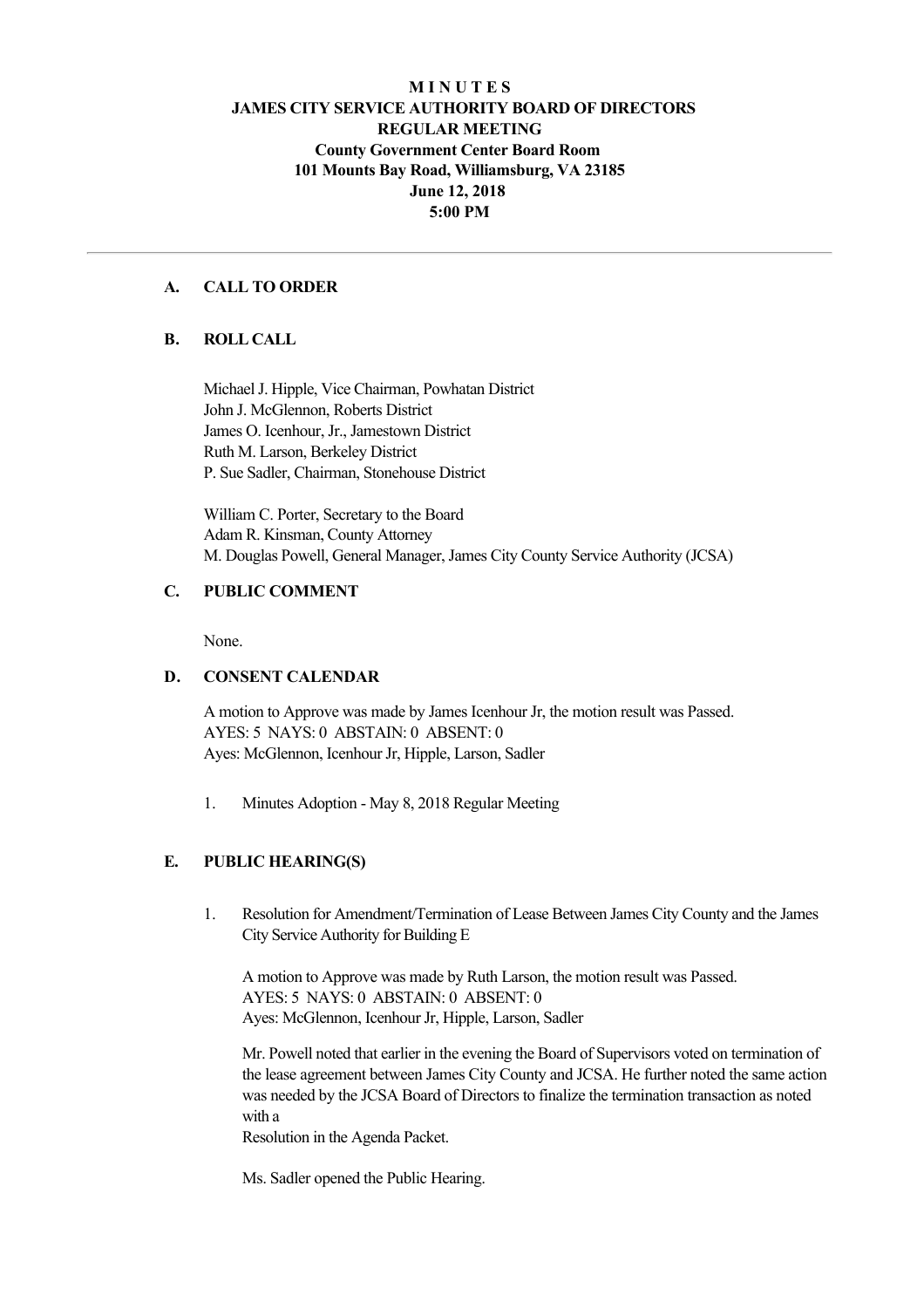As there were no speakers, Ms. Sadler closed the Public Hearing.

## **F. BOARD CONSIDERATION(S)**

1. Property Acquisition - Ironbound Water Storage Facility Fencing

A motion to Approve was made by James Icenhour Jr, the motion result was Passed. AYES: 5 NAYS: 0 ABSTAIN: 0 ABSENT: 0 Ayes: McGlennon, Icenhour Jr, Hipple, Larson, Sadler

Mr. Powell addressed the Board noting a small land acquisition from the Virginia Department of Transportation for \$2,500 was required to complete the fencing project. Staff deemed this was a fair market value for the property. He noted the Resolution for said amount was included in the Board's Agenda Packet along with the fencing boundary specifics highlighted.

2. Contract Award - Water Meter Replacement

A motion to Approve was made by John McGlennon, the motion result was Passed. AYES: 4 NAYS: 0 ABSTAIN: 1 ABSENT: 0 Ayes: McGlennon, Icenhour Jr, Hipple, Sadler Abstain: Larson

Mr. Powell noted the contract award had gone to Core & Main for the radio read meters. He highlighted the advantages of the radio read units and noted the budgetary factors involved in the process and installation.

Ms. Larson noted that she would be abstaining from voting as her son works for Core & Main, the company being awarded the contract. She noted there had been no discussion between them regarding the contract.

3. Appointment of JCSA Chief Executive Officer

A motion to Approve was made by Ruth Larson, the motion result was Passed. AYES: 5 NAYS: 0 ABSTAIN: 0 ABSENT: 0 Ayes: McGlennon, Icenhour Jr, Hipple, Larson, Sadler

Mr. Kinsman addressed the Board referencing a previous request for a Resolution and employment agreement to appoint Mr. Powell the Chief Executive Officer (CEO) and General Manager of the JCSA. He noted that with this change Mr. Powell effectively would be an employee of the Board of Directors and not an employee of the County Administrator. He also noted the CEO and General Manager terms would be used synonymously and that Mr. Powell would serve as the final arbiter on any employment issues.

#### **G. BOARD REQUESTS AND DIRECTIVES**

None.

#### **H. GENERAL MANAGER'S UPDATE**

Mr. Powell noted the long-awaited replacement well at the Five Forks Water Treatment Facility was online and had been for several weeks. He thanked the Board for its support in that project.

Board members congratulated Mr. Powell and thanked him for his work.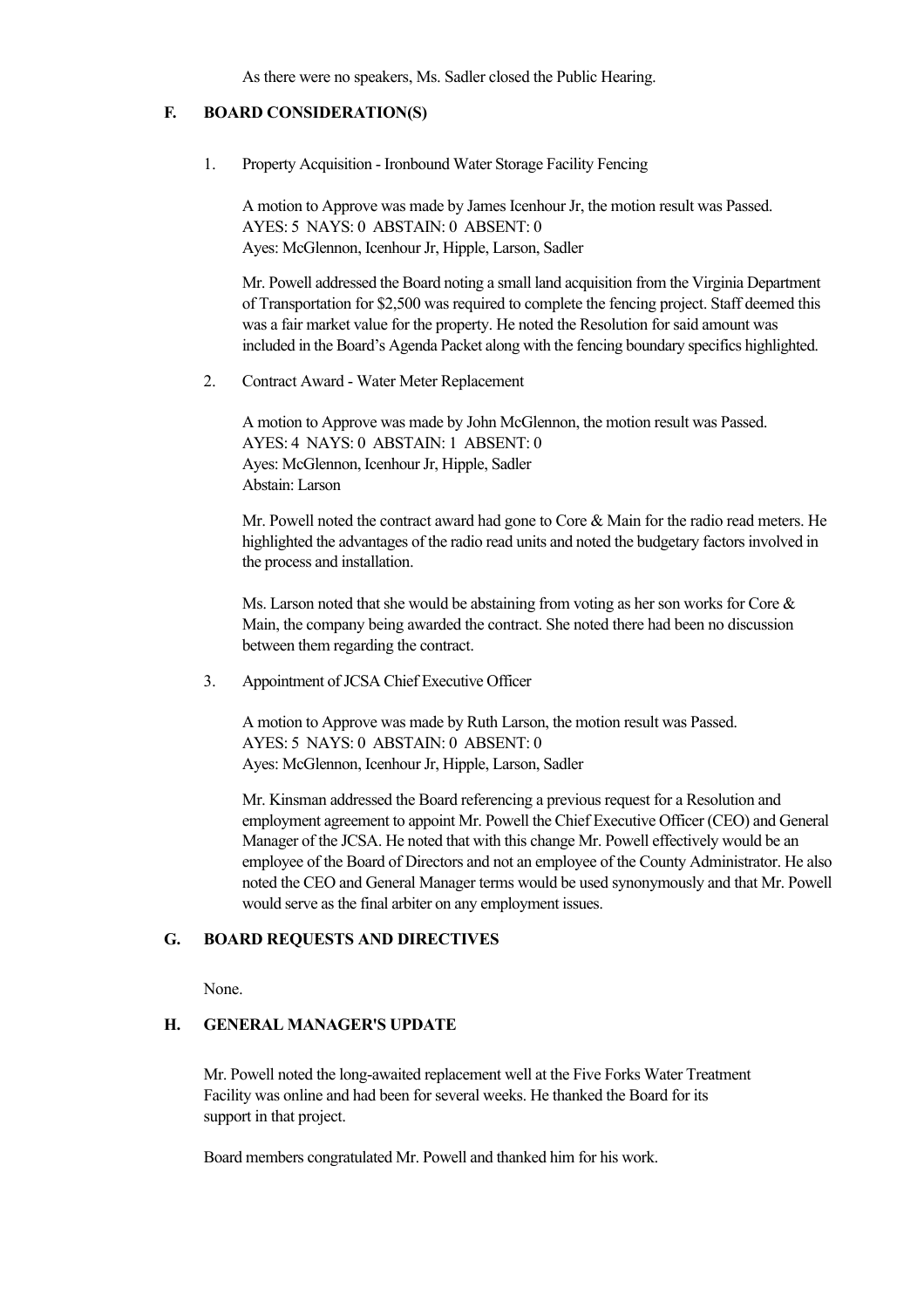## **I. ADJOURNMENT**

1. Adjourn until 5 p.m. on July 10, 2018 for the Regular Meeting

A motion to Adjourn was made by James Icenhour Jr, the motion result was Passed. AYES: 5 NAYS: 0 ABSTAIN: 0 ABSENT: 0 Ayes: McGlennon, Icenhour Jr, Hipple, Larson, Sadler

At approximately 6:01 p.m., Ms. Sadler adjourned the Board.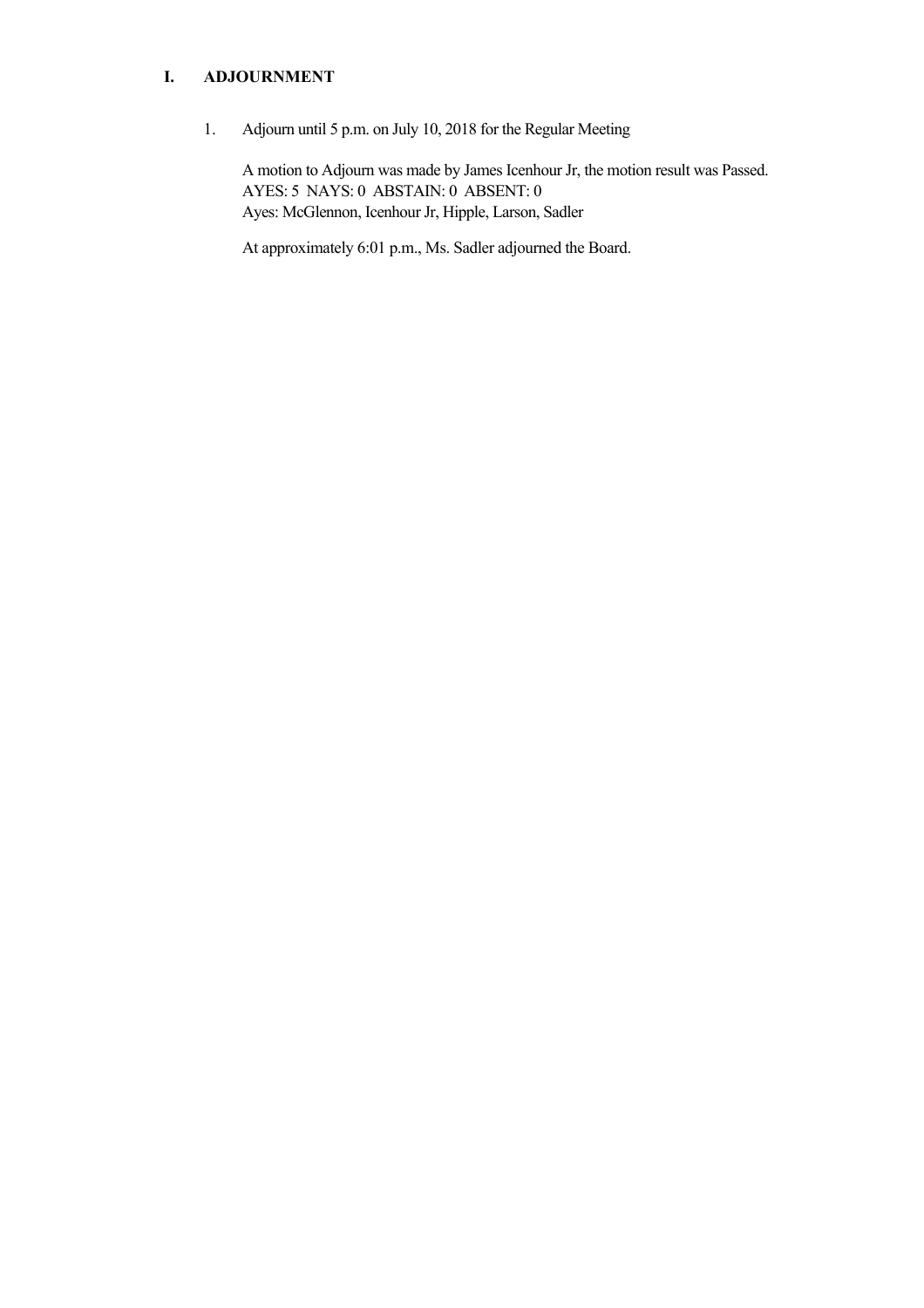# **AGENDA ITEM NO. F.1.**

#### **ITEM SUMMARY**

| DATE:    | 7/10/2018                                                        |
|----------|------------------------------------------------------------------|
| TO:      | The Board of Directors                                           |
| FROM:    | M. Douglas Powell, General Manager, James City Service Authority |
| SUBJECT: | Contract Award - Water Meter Register Replacement Services       |

A Request for Proposal (RFP) was solicited from qualified firms to provide water meter register replacement services.

# **ATTACHMENTS:**

|   | Description | Type       |
|---|-------------|------------|
| D | Memo        | Cover Memo |
| D | Resolution  | Resolution |

# **REVIEWERS:**

| Department                      | Reviewer         | Action   | Date                   |
|---------------------------------|------------------|----------|------------------------|
| James City Service<br>Authority | Luton, Stephanie | Approved | $6/21/2018 - 2:06$ PM  |
| <b>Publication Management</b>   | Burcham, Nan     | Approved | $6/21/2018 - 2:51$ PM  |
| Legal Review                    | Kinsman, Adam    | Approved | $6/21/2018 - 2:52$ PM  |
| <b>Board Secretary</b>          | Fellows, Teresa  | Approved | $6/26/2018 - 10:19$ AM |
| <b>Board Secretary</b>          | Purse, Jason     | Approved | $6/28/2018 - 1:39$ PM  |
| <b>Board Secretary</b>          | Fellows, Teresa  | Approved | $6/29/2018 - 8:38$ AM  |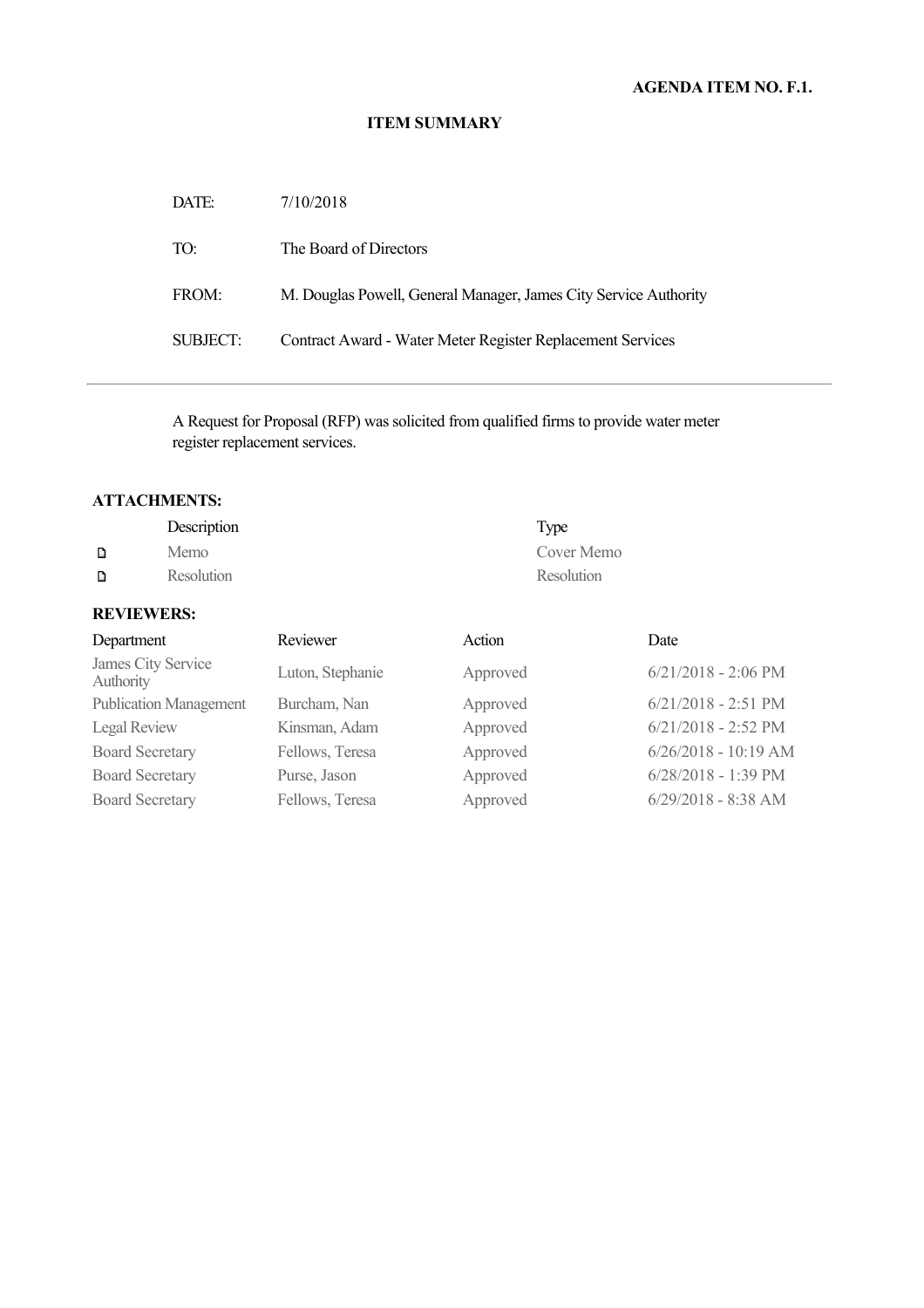## **M E M O R A N D U M**

| DATE:           | July 10, 2018                                                    |
|-----------------|------------------------------------------------------------------|
| TO:             | The Board of Directors                                           |
| FROM:           | M. Douglas Powell, General Manager, James City Service Authority |
| <b>SUBJECT:</b> | Contract Award - Water Meter Register Replacement Services       |

The current Capital Improvements Program budget contains \$3.05 million to accelerate the Water Meter Replacement project timeline with completion scheduled for Fiscal Year 2020. Registers for approximately 15,000 old style touch read meters will be replaced with radio read registers. The new style radio read meters can be read faster and more accurately than touch read meters which will allow for shorter billing cycles in the future. The radio read registers store three months of consumption data that allow staff to diagnose and troubleshoot leaks and show customers their pattern of individual water usage. The Board approved the contract award for the Neptune register purchase to Core & Main on June 12, 2018.

A Request for Proposal (RFP) was solicited from qualified firms to provide water meter register replacement services to install the Neptune registers. Eight firms responded to the RFP by describing their experience, qualifications, project approach and fees. A team of staff members representing the James City Service Authority (JCSA) and the James City County Purchasing Division evaluated the proposals and selected Professional Meters, Inc. as the most fully qualified firm that best met JCSA's needs as defined in the RFP. A price of \$20 per register replacement was negotiated. Professional Meters, Inc. received satisfactory reference checks.

Staff recommends approval of the attached resolution awarding the contract for water meter register replacement services to Professional Meters, Inc.

MDP/nb CA-WMtrRegRep-mem

Attachment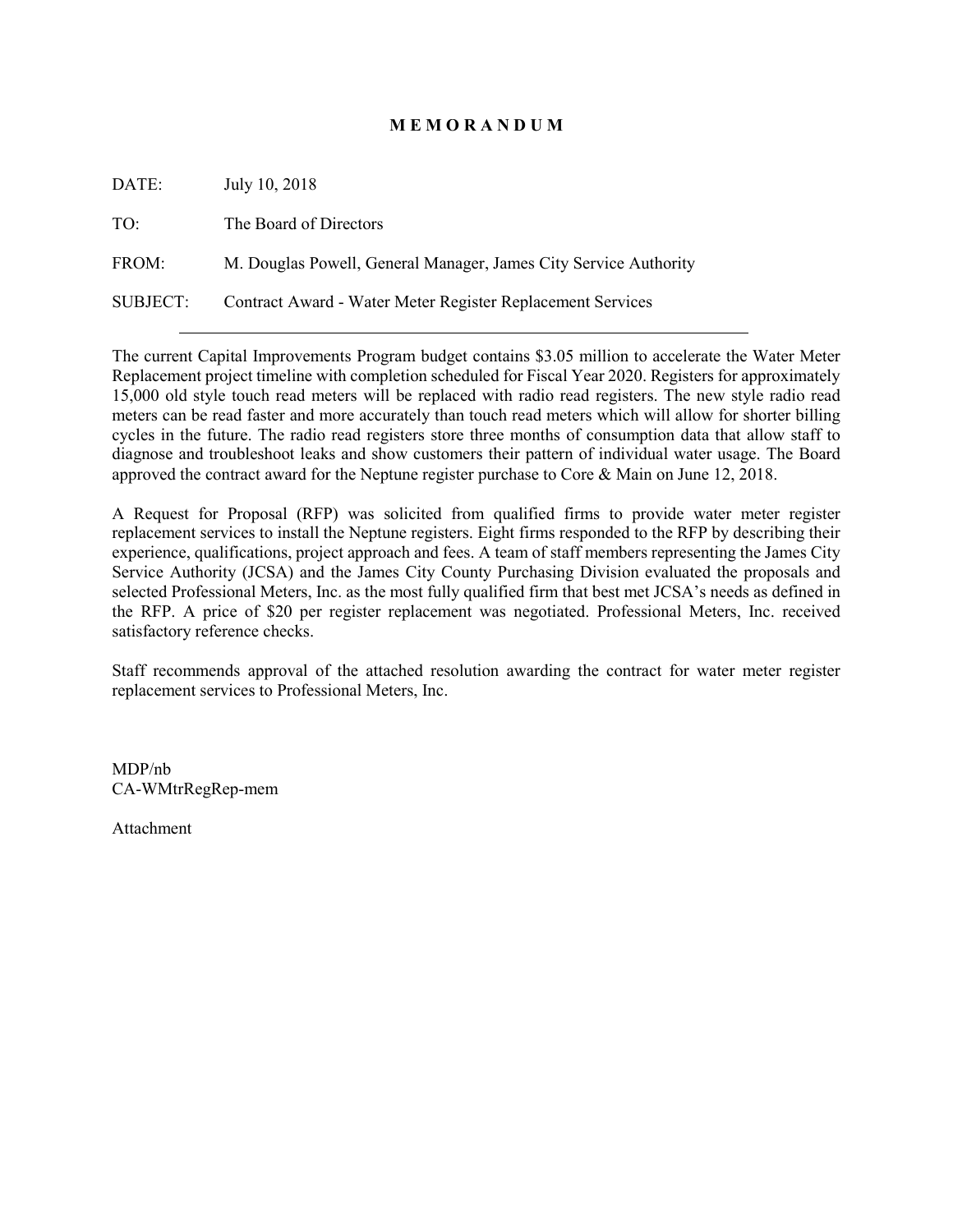### **R E S O L U T I O N**

#### CONTRACT AWARD - WATER METER REGISTER REPLACEMENT SERVICES

- WHEREAS, a Request for Proposals (RFP) was advertised and evaluated for water meter register replacement services; and
- WHEREAS, eight firms submitted proposals and Professional Meters, Inc. was determined to be the most fully qualified firm that best met the James City Service Authority's needs as defined in the RFP.
- NOW, THEREFORE, BE IT RESOLVED that the Board of Directors of the James City Service Authority, James City County, Virginia, hereby awards the contract for water meter register replacement services to Professional Meters, Inc.

|                                                    | P. Sue Sadler<br>Chairman, Board of Directors   |                            |             |
|----------------------------------------------------|-------------------------------------------------|----------------------------|-------------|
| ATTEST:                                            |                                                 | <b>VOTES</b><br><b>AYE</b> | NAY ABSTAIN |
|                                                    | <b>MCGLENNON</b><br><b>ICENHOUR</b>             |                            |             |
| Teresa J. Fellows<br>Deputy Secretary to the Board | <b>HIPPLE</b><br><b>LARSON</b><br><b>SADLER</b> |                            |             |

Adopted by the Board of Directors of the James City Service Authority, James City County, Virginia, this 10th day of July, 2018.

CA-WMtrRegRep-res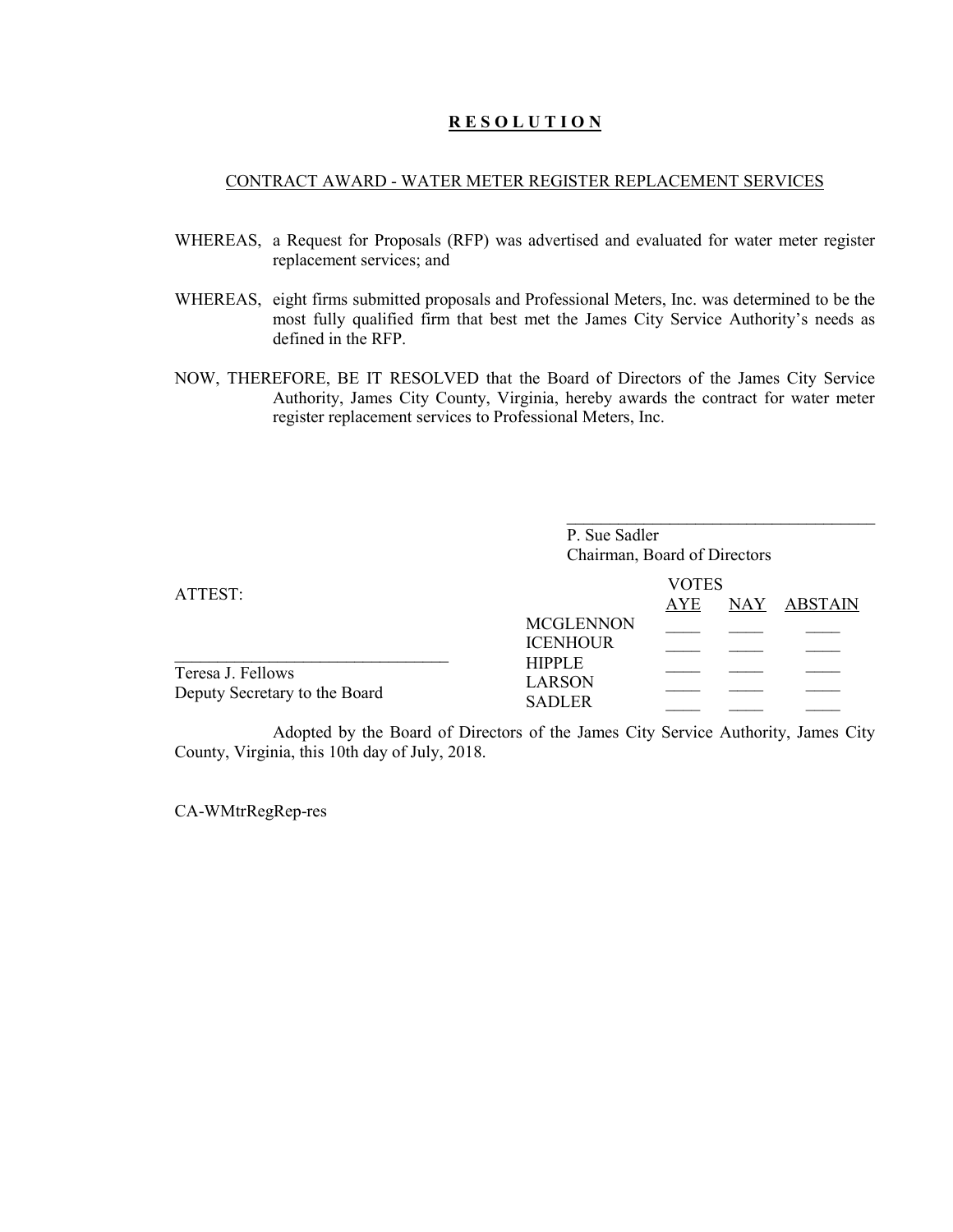## **AGENDA ITEM NO. F.2.**

#### **ITEM SUMMARY**

| DATE:           | 7/10/2018                                                        |
|-----------------|------------------------------------------------------------------|
| TO:             | The Board of Directors                                           |
| FROM:           | M. Douglas Powell, General Manager, James City Service Authority |
| <b>SUBJECT:</b> | Contract Award - Air Ejector Lift Station Replacement            |

Four air ejector wastewater lift stations along the Jamestown Road corridor are approaching the end of their useful lives and require replacement to continue providing reliable service. Three pre-qualified firms submitted bids in response to the Invitation for Bids.

## **ATTACHMENTS:**

|   | Description       | Type       |
|---|-------------------|------------|
| D | Memo              | Cover Memo |
| D | <b>Resolution</b> | Cover Memo |

## **REVIEWERS:**

| Department                      | Reviewer         | Action   | Date                   |
|---------------------------------|------------------|----------|------------------------|
| James City Service<br>Authority | Luton, Stephanie | Approved | $6/21/2018 - 2:07$ PM  |
| <b>Publication Management</b>   | Burcham, Nan     | Approved | $6/21/2018 - 2:50$ PM  |
| Legal Review                    | Kinsman, Adam    | Approved | $6/21/2018 - 2:51$ PM  |
| <b>Board Secretary</b>          | Fellows, Teresa  | Approved | $6/26/2018 - 10:19$ AM |
| <b>Board Secretary</b>          | Purse, Jason     | Approved | $6/28/2018 - 1:39$ PM  |
| <b>Board Secretary</b>          | Fellows, Teresa  | Approved | $6/29/2018 - 8:38$ AM  |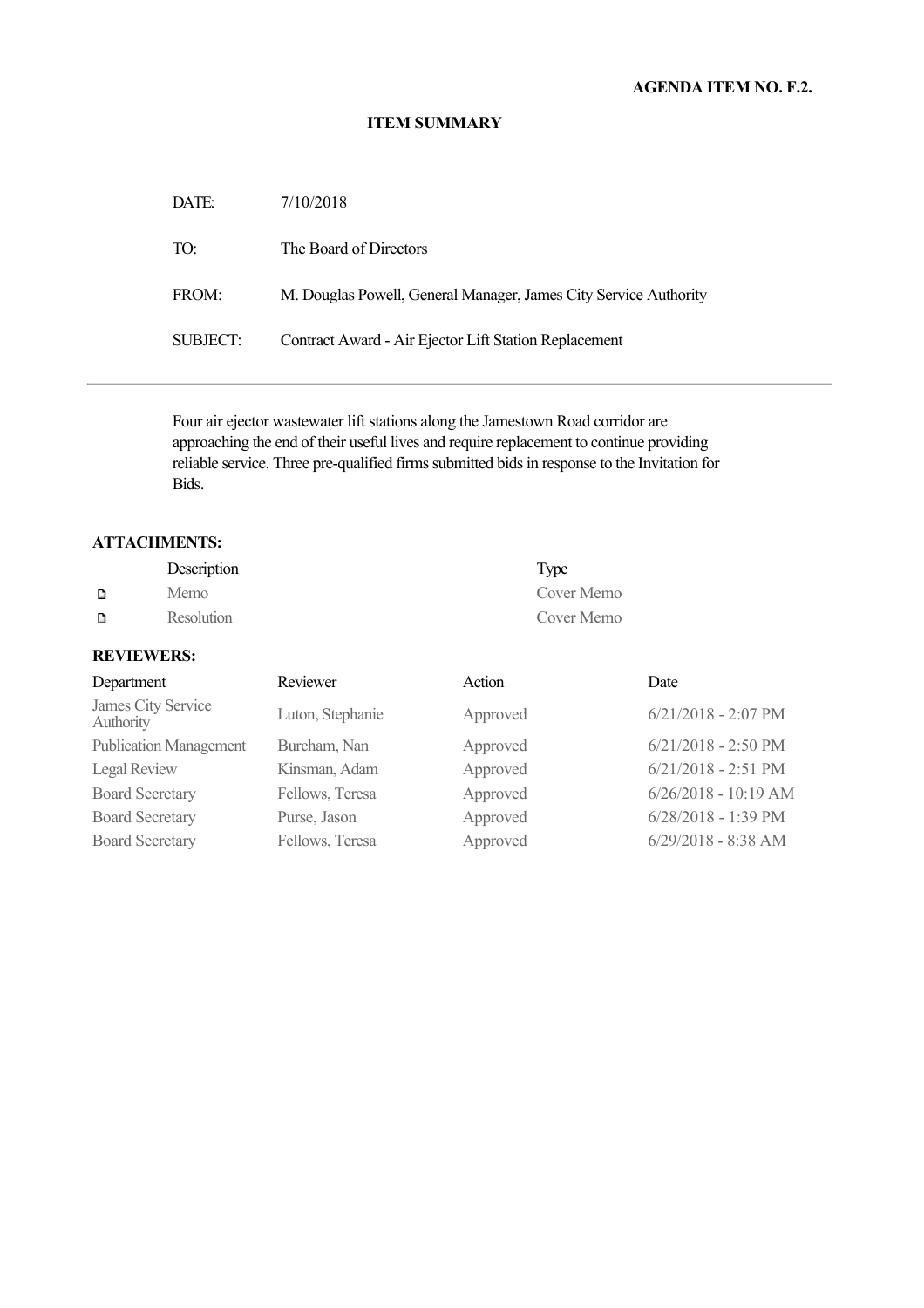### **M E M O R A N D U M**

| DATE:           | July 10, 2018                                                    |
|-----------------|------------------------------------------------------------------|
| TO:             | The Board of Directors                                           |
| FROM:           | M. Douglas Powell, General Manager, James City Service Authority |
| <b>SUBJECT:</b> | Contract Award - Air Ejector Lift Station Replacement            |

Four air ejector wastewater lift stations along the Jamestown Road corridor are approaching the end of their useful lives and require replacement to continue providing reliable service. This project consists of replacing piping and related air compressor equipment at Lift Station (LS) 3-2, LS 4-5, LS 5-1 and LS 5-2, with package vacuum-prime pump systems. The work also includes the installation of a carbon canister-type odor control facility at LS 3-2 and LS 4-5, odor control piping at LS 5-1 and LS 5-2, site force main pipe work, electrical work and site restoration work.

Potential bidders were pre-qualified to ensure the successful contractor had adequate experience with projects of similar scope and size. A Request for Qualifications was publicly advertised and four firms submitted their qualifications. All four firms were determined to be qualified. Three pre-qualified firms submitted bids in response to the Invitation for Bids as listed below.

| Firm                     | Amount      |
|--------------------------|-------------|
| Waco, Inc.               | \$1,568,200 |
| <b>Shaw Construction</b> | \$1,677,960 |
| R.E.W. Corporation       | \$2,664,024 |

Waco, Inc. was determined to be the lowest responsive and responsible bidder. Since the bid price exceeded the project budget, negotiations were conducted with Waco, Inc. as permitted by the Virginia Public Procurement Act. Existing control panel enclosures and fuel tanks will be re-used and a price reduction in the pump package was negotiated resulting in a final bid price of \$1,503,988.

Staff recommends approval of the attached resolution awarding the contract for the Air Ejector Lift Station Replacement to Waco, Inc.

MDP/nb CA-AirEjectLSRplmt-mem

Attachment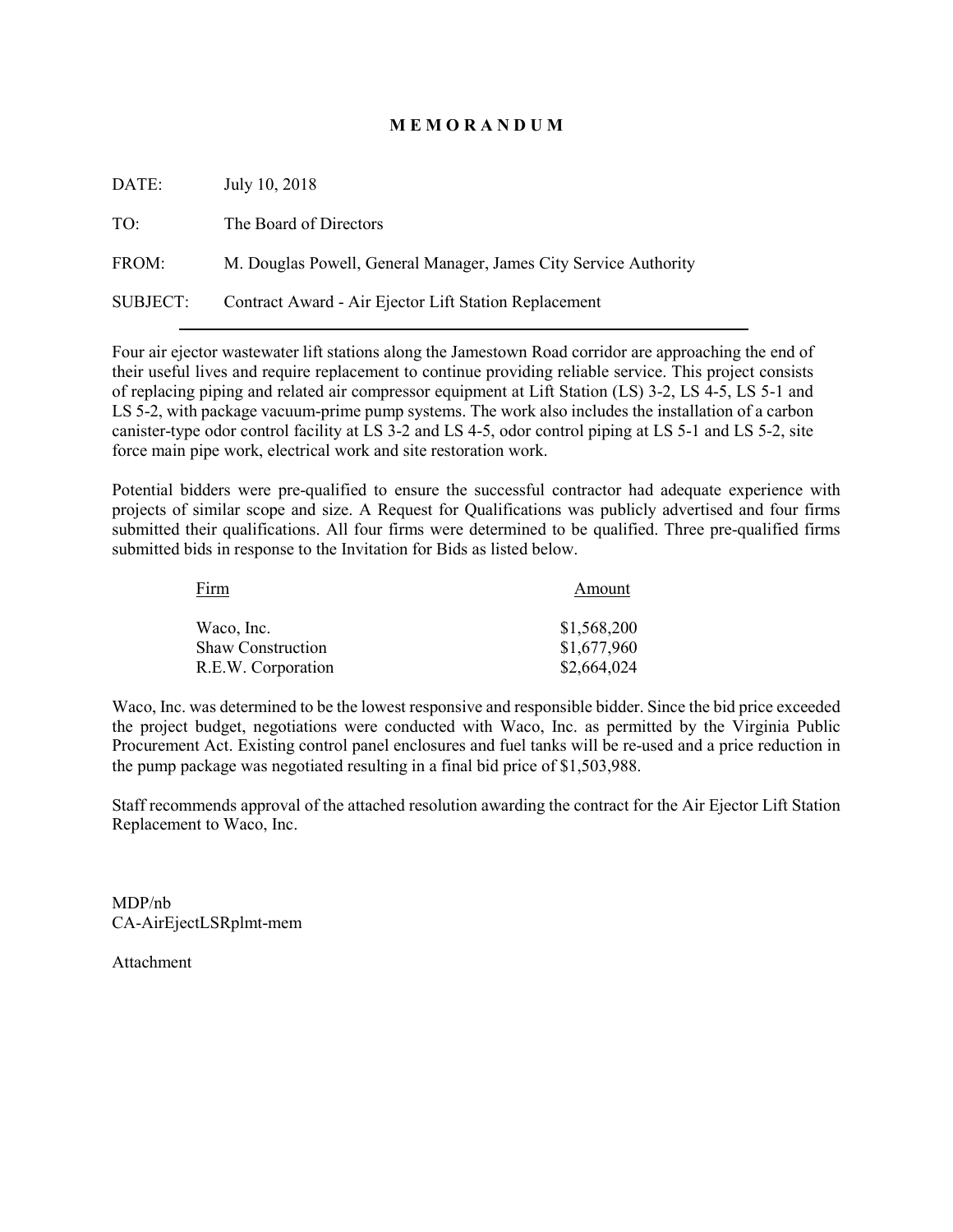### **R E S O L U T I O N**

#### CONTRACT AWARD - AIR EJECTOR LIFT STATION REPLACEMENT

- WHEREAS, an Invitation for Bids for the replacement of four air ejector wastewater lift stations that have reached the end of their useful lives was publicly advertised and three bids were received and considered for award; and
- WHEREAS, Waco, Inc. was determined to be the lowest responsive and responsible bidder and a final bid price of \$1,503,988 was negotiated with Waco, Inc. since the original bid price exceeded the project budget.
- NOW, THEREFORE, BE IT RESOLVED that the Board of Directors of the James City Service Authority, James City County, Virginia, hereby awards the contract for the replacement of four air ejector wastewater lift stations to Waco, Inc.

|                                                    | P. Sue Sadler<br>Chairman, Board of Directors   |                            |            |         |  |
|----------------------------------------------------|-------------------------------------------------|----------------------------|------------|---------|--|
| ATTEST:                                            | <b>MCGLENNON</b><br><b>ICENHOUR</b>             | <b>VOTES</b><br><b>AYE</b> | <b>NAY</b> | ABSTAIN |  |
| Teresa J. Fellows<br>Deputy Secretary to the Board | <b>HIPPLE</b><br><b>LARSON</b><br><b>SADLER</b> |                            |            |         |  |

Adopted by the Board of Directors of the James City Service Authority, James City County, Virginia, this 10th day of July, 2018.

CA-AirEjectLSRplmt-res